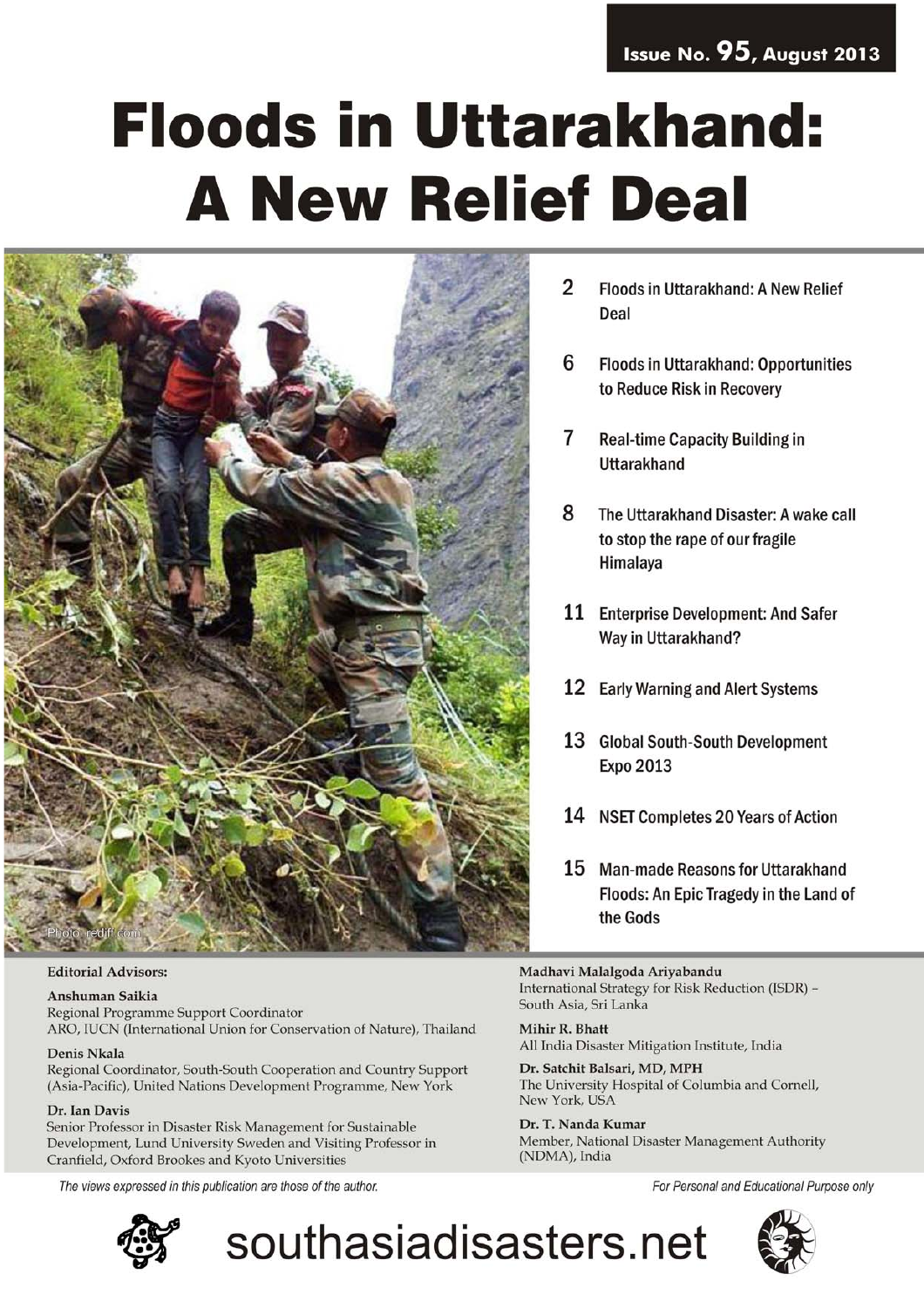# INTRODUCTION Floods in Uttarakhand: A New Relief Deal

The loss of life and assets in Uttarakhand after the sudden floods is most heart wrenching. At least 16 lakh people in four districts of Uttarkashi, Chamoli, Rudraprayag and Garhwal were affected by the June 16 rains and floods<sup>1</sup>. The death toll, according to the state's disaster management minister, Yashpal Arya, is estimated to have crossed 5,000. Tens of thousands of people have lost homes and livelihood<sup>2</sup> and losses estimated to be above Rs. 3,000 crore<sup>3</sup>. With potable water almost nonexistent, hundreds of people from neighbouring villages have complained of fever and diarrhoea<sup>4</sup>. Heroic efforts of India Armed Forces and members of National Disaster Management Force to rescue lives by reaching out continues to seem not adequate. It is therefore not too early to start thinking about the nature and extent of relief and political economy around it.

The Prime Minister Manmohan Singh's Rs. 1000 crore relief package to Uttarakhand is indeed timely and decisive: gone are the days when the central team from Delhi would visit the victim state to assess the loss and damage over weeks and the victim states' humble team would repeatedly run up to Delhi with inflated and revised memorandum of demand for relief. Negotiations and the party politics around it would go on over months due to the political



sim01.in.com Image: sim01.in.comImage:

and economic interests of the politicians, thus dragging out the supply of materials and relief which in turn causes more damage and loss to victims, their lives and their livelihoods. However, the Uttarakhand flood relief announcement seems to have changed this pattern. If that is so, it is now possible to think of a new deal in terms of relief package but sadly it has opened another area for political action around media visibility. Disasters attract media, and media attracts politicians. This claim to media visibility reached its height with the visits of Narendra Modi and Rahul Gandhi. But what this cost was time, and took time away from thinking about relief for India's citizens. What can be the key features of such a new deal? Let us draw from India's own experience.

Cash transfers to poor households is now on our national agenda. The rural development ministry as well as the Planning Commission is making best efforts to pilot cash transfers as an anti poverty measure. Cash transfer has not only worked as development agenda but has also worked in disaster situations in India. But cash transfers is not on relief agenda. The All India Disaster Mitigation Institute (AIDMI) has made cash transfers to disaster victims since the 2001 Gujarat earthquake relief, and has done so for over nine disasters in the last twelve years, reaching upto 26000 families. This decade long experience shows that if planned well and independently monitored, relief as cash transfer is time and cost effective. Cash transfer as relief can still be misused but the misuse is easy to spot

1 Govt to focus on locals affected by Uttarakhand floods, Press Trust of India | New Delhi June 27, 2013 Last Updated at 17:42 IST, Business Standards, Friday, June 28, 2013 | 09:48 AM IST, http://www.business-standard.com/article/ current-affairs/govt-to-focus-on-locals-affected-by-uttarakhand-floods-113062700702\_1.html

- 3 Don't blame nature for the Uttarakhand flood disaster, G. Sampath, Thu, Jun 27 2013. 02 44 PM IST, Livemint, http:// www.livemint.com/Opinion/hzKmWekwYOOtYKv8N6dZlN/Dont-blame-nature-for-the-Uttarakhand-flooddisaster.html?facet=print
- 4 Uttarakhand floods: Threat of an epidemic looms large as people complain of fever, diarrhoea, Yahoo! India News Wed 26 Jun, 2013, http://in.news.yahoo.com/uttarakhand-floods—threat-of-an-epidemic-looms-large-as-people-complain-offever—diarrhoea-064803467.html

<sup>2</sup> We must learn from the Uttarakhand disaster, By Business Standard, Last Updated: Tue, Jun 25, 2013 02:05 hrs, http:// www.sify.com/news/we-must-learn-from-the-uttarakhand-disaster-news-columns-ngzcfhefafa.html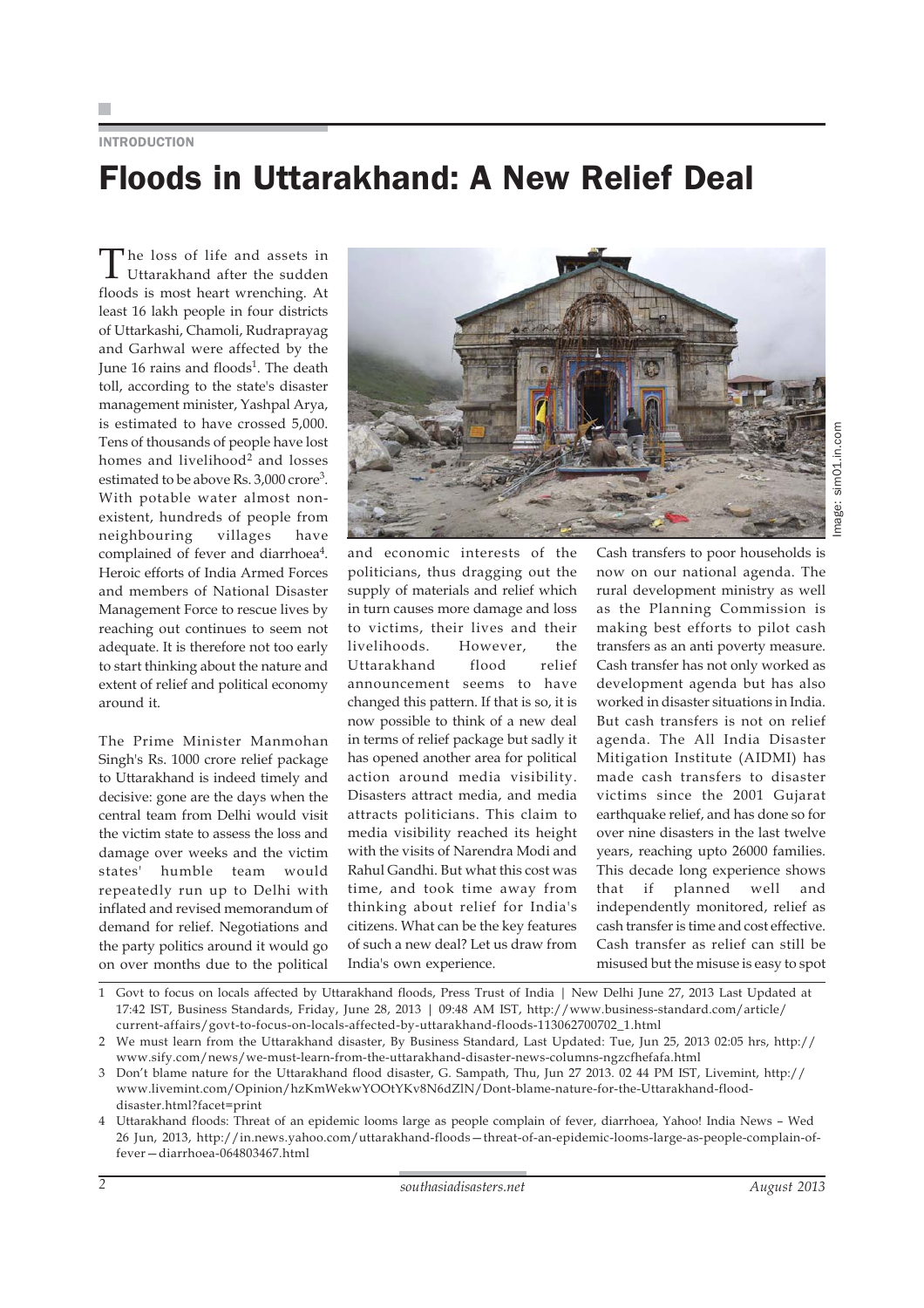and misusers are easier to track down. Cash transfer takes cash directly to the victim and cuts out the cost of time and money that relief material businesses cause.

### Encouraging Response

The international NGOs such as Save the Children, Plan, CARE and others have used cash transfer in Odisha after the 2011 floods with ECHO (European Union) funds. The experience of these longstanding international humanitarian players suggest that cash transfer as relief reduces time, transaction costs, and increases household impact on recovery. In addition as Ray Kancharla of Save the Children noted at the review workshop of the 2011 floods, the impact of cash transfer on children and mothers is most encouraging. Indeed these organizations have found that women are, upon receiving cash transfers, more likely to spend the money on their children's basic needs and use it for establishing new enterprises. Cash transfer has successfully been used in Sri Lanka after the 2004 tsunami. In Pakistan, US\$325 million were disbursed for flood damage compensation to over one million families in Punjab by issuing debit cards. Cash transfers can be a key feature of the new deal of relief in Uttarakhand. The national objective of financial inclusion will be even better served by such a change in the relief package.

The utilization of central relief by the states is not always time bound. The utilization decisions of central relief are often taken without enough transparency. This is often not because of corruption or lack of understanding but because officials in the national and state authorities do not have time and space for learning from others so that they can make system wide improvement such as using cash transfers for relief and recovery. The Uttarakhand flood is an opportunity to find ways of offering time and space to national and state authority officials for learning from others so that they can make system wide improvements. Exceptions are important but system wide changes are even more important for widespread impact.

The relief can replace what is lost, or relief can also be a starting point for new ways of development, development that is protected from disaster risk, development that is climate smart—green and clean—in the long run. No other region needs such "green development" more than our Himalayas. The work of Chandiprasad Bhatt in Uttarakhand has pointed this need now for almost half-a-century. Though half-a-century is not a long time to point out an urgent change in our Indian context. The use of solar and other forms of renewable energy in building community-level energy security cannot now be left behind. New homes and public buildings schools and hospitals included—must use solar and renewable energy. I-Set, an international think tank with leading NGO SEEDS in Gorakhpur has shown ways to build "green shelter" that has smaller carbon foot print in its construction as well as sustenance. Ashok Khosla and his team at Development Alternatives has made a case for use of eco-materials across almost every geo-agro-climatic zones of India. The Uttarakhand government has also been constructing a number of hydroelectricity power plants, but caution must be exercised to ensure that this does not cause environment degradation and exacerbates existing flood risks. Work of Practical Action in Nepal inspired by E.F. Schomacker

has found smaller, safer, and sustainable hydro-power units for Himalayas.

#### Imaginative Relief Work

Environmentalists say that the disaster in Uttarakhand was inevitable due to rampant construction, felling of trees and building of dams in the name of development. They warned that it will continue if the state doesn't change track<sup>5</sup>. May be this relief is not only an opportunity to change track but change the direction and the pace too. From more growth to green growth and higher rate to wider spread of growth. Imaginative relief in Uttarakhand must reverse this by using solar and wind power in its villages and towns. By doing so Uttarakhand can be a model to the rest of hilly India on how to go about a different—greener and cleaner development path. Rs. 1000 crore is not a small sum to pilot creating a "green economy" through relief and recovery. Initial steps may include additional forestry plantations with MGNREGA resources as a part of the relief, recovery planning, and reconstruction processes. Such large amounts offer an opportunity to invest in long term economic growth of victim citizens and sustainable development.

The recent disaster of floods in Uttarkhand should also be considered an opportunity to implement the suggested actions in the State Action Plan on Climate Change of the Government of Uttarakhand<sup>6</sup>. The Statement on the Uttarakhand Catastrophe by India Climate Justice<sup>7</sup>, endorsed by number of organisations, demand action on a number of grounds and offers valuable suggestions for integrating adaptation measures into relief and risk reduction agendas. It demands:

2013. http://scienceblogs.com/gregladen/2013/06/25/statement-on-uttarakhand-catastrophe-by-india-climate-justice/

<sup>5</sup> Uttarakhand floods: Deconstructing a disaster, MayankAggrawal, DNA, Tuesday, Jun 25, 2013, 10:11 IST | Place: New Delhi | Agency: DNA, http://www.dnaindia.com/india/1852688/report-uttarakhand-floods-deconstructing-a-disaster 6 Available at http://www.uttarakhandforest.org/Data/SC\_Revised\_UAPCC\_27june12.pdf

<sup>7</sup> Statement on Uttarakhand Catastrophe by India Climate Justice, Greg Laden's Blog, Posted by Greg Laden on June 25,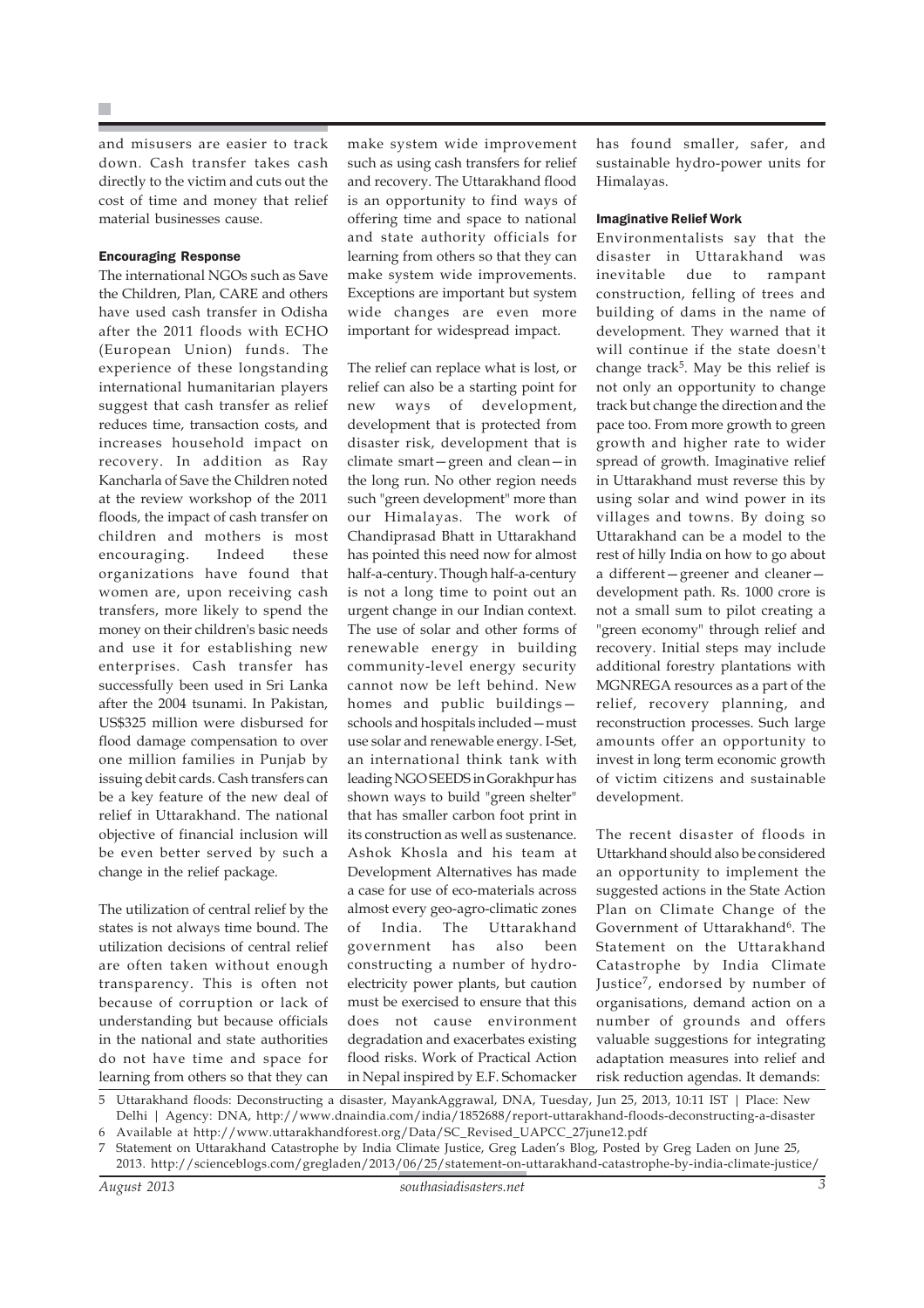- That the governments at the central and state level retreat to a low carbon pathway of development that has equity, decent employment, and sustainability at its core.
- That the planning and construction of dams in the entire Indian Himalayas be reviewed, and that all construction be halted until such a review is carried out.
- That the use of explosives in all such infrastructure development works is completely stopped.
- That, given the likelihood of extreme rainfall events and other climate extremes in the future, extensive and subregional warning systems are put in place urgently across all the Himalayan states, the coastal areas and beyond.
- That a proper assessment of the carrying capacity of specific ecosystems is carried out.
- That the stretch from Gaumukh to Uttarkashi be declared an ecosensitive zone without further delay.
- That a river regulation zone be enforced such that no permanent structures are allowed to be constructed within 100 metres of any river.
- That the residents and their organizations are thoroughly consulted in a democratic plan on climate change, in the revival of the local hill economy, and the generation of decent employment.
- That all working people be compensated for the loss of life and livelihood, and that urgent plans are put in place for the revival of local livelihoods and agriculture.
- That the central government learn from the Uttarakhand catastrophe and put in place prior adaptation measures not just for

the mountainous regions but beyond, the coastal and the drought-prone interiors as well.

The above ten points throw light on key areas that must be discussed and debated by the citizens of Uttarakhand to plan their own recovery as well as shape ongoing development. The opportunity to discuss should benefit not this or that group but all citizens. The recent announcement by Uttarakhand Chief Minister to start tabulating gross environment product (GEP), a measure of the health of the state's natural resources is welcome step. Provision of relief cannot be confined to the government. Relief can leverage on private sector investment such as in insurance or risk transfer pools and enterprise development. The companies who operate from the region of Uttarakhand, directly or indirectly, can come forward to work with small and medium enterprises and develop new deal relief measures. In addition to providing shelter relief and compensation for loss of assets the corporations can offer economic stabilization funds to small business and the building up of business environment and local markets. They can also assist in cluster development, providing training, offer employment and mentor the business owner. In this process businesses owned by women cannot receive low or limited priority.

### Review Tourism Sector

The tourism sector in Uttarakhand needs a review now more than ever before. Tourism officials have pointed out that floods in Uttarakhand have brought down business to 20-30 per cent8, and this number will only increase in coming months. It will take years to rebuild these small and micro enterprises. The losses to informal sector enterprises and its workers could be far greater and more devastating. UNDP's ongoing global study in Japan, Mexico and India indicates that small and medium enterprises are not only good local decentralized engines of economic growth and markets but are also builders of social capital after a disaster. The study results also show that disasters affect them more disproportionally and therefore relief and compensation need to pay more attention to their capital skills, and market needs. Agencies such as the World Bank who are invited by the Finance Minister to help rebuild economy can start with the small and medium enterprise livelihoods.

Similarly, there cannot be any better opportunity than this to offer affordable and suitable multi-hazard insurance coverage to the victims and the vulnerable citizen in Uttarakhand. Priority insurance coverage for women and children, schools and education buildings, health centres and local roads, and jobs and income for women are invariably left out in the relief and preparedness efforts. Insurance coverage to these sections of citizens and sectors of economy is overdue. Tour operators may have to leave rescue of their clients to public authorities but at least own up the responsibility to protect the local economy and ecology it has used by offering insurance protection.

The ongoing study of the potential of micro-insurance to reduce risk by MicroSave in five Asian countries with the support of the UK based Climate and Development Knowledge Network (CDKN) shows that the months after a disaster are one of the most suitable times to introduce new and structural changes in risk transfer practices and institutions. Universal insurance coverage of the poor in Uttarakhand is now possible to achieve if we start

<sup>8</sup> ShishirPrashant | Dehradun June 24, 2013 Last Updated at 20:42 IST, Tourism sector bears brunt of Uttarakhand disaster, http://www.business-standard.com/article/companies/tourism-sector-bears-brunt-of-uttarakhand-disaster-113062400626\_1.html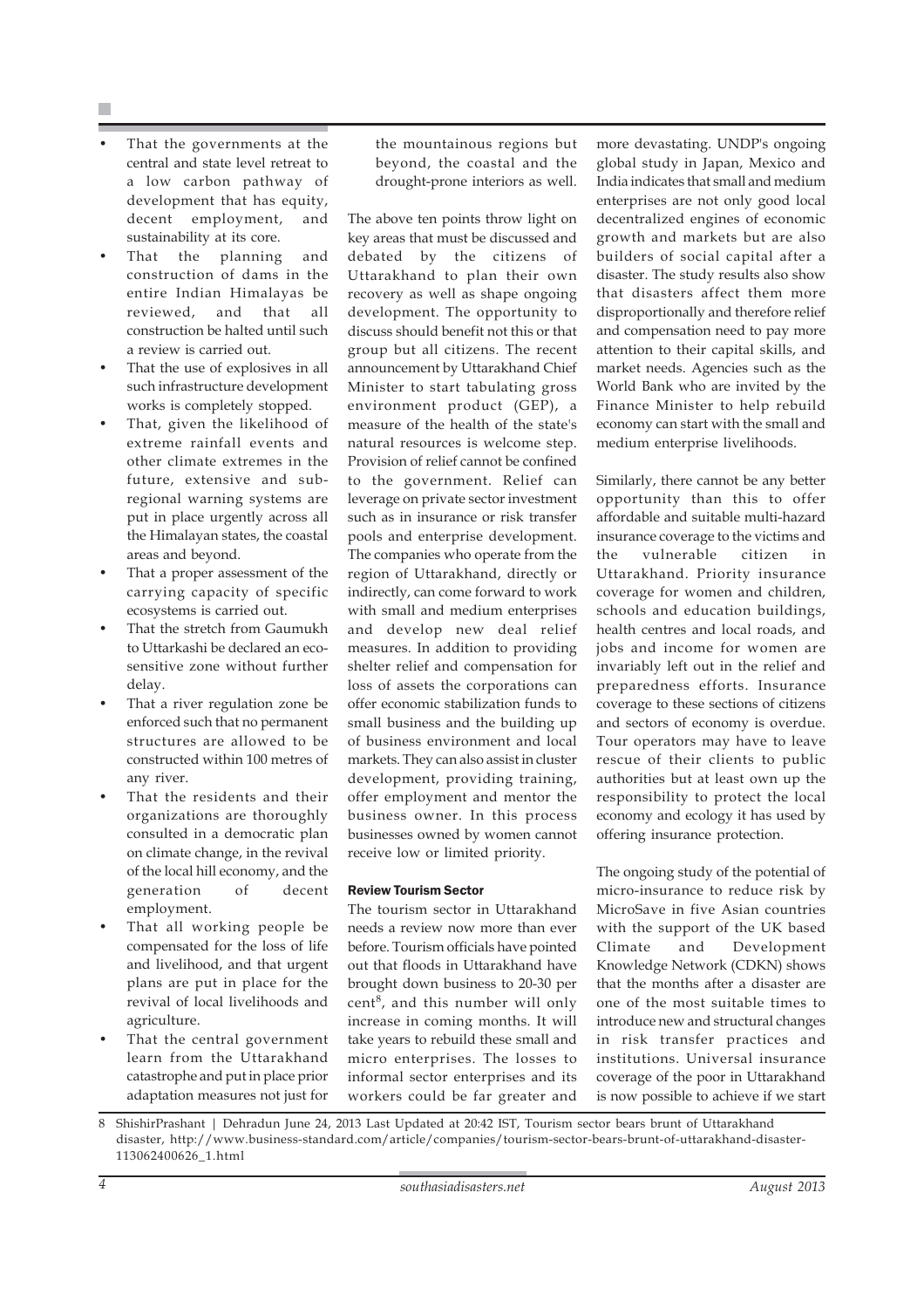thinking about a new deal of relief package. Thanks to the intervention by the Finance Minister who asked the LIC to do away with the usual seven years waiting period for the settlement of claims in cases of missing persons, the LIC will now make it easier from Uttarakhand calamity victims to obtain payment<sup>9</sup>. But this is not enough; the state of Uttarakhand need to do more to cover more people and losses as may God forbid similar catastrophic events with even more severe consequences could occur. In any case, as the National Disaster Management Authority (NDMA) is trying to come up with something concrete on risk transfers for India, it can consider piloting an initiative in Uttarakhand. AIDMI has demanded universal disaster risk coverage of all poor among citizens who hold MGNREGA card. Relief in Uttarakhand can be a first step towards this. The General Insurance Corporation can accelerate the process.

Such a new deal relief will help to improve the picture of what seems to be a mixed performance in rescue and response after the floods. The heroic efforts of local citizens and army have become blurred with stories after stories of neglect and delay. The spreading anger and frustration will ebb and attention will turn towards the constructive challenge of designing and implementing relief. Such a new deal will also address the growing feeling among the local citizens that too much government attention is given to the rescue of tourists at the cost of attention to the loss of local lives and the future of local citizens.

According to media reports, when the floods struck, about 28 million tourists were visiting the state, while the local population is close to half that number<sup>10</sup>. While most media reports only reported about the tragic state of pilgrims and tourists, the extent of the damage and loss to the local population was ignored and at present is still unclear<sup>11</sup>. The region will face harsh winters in a few months time and all are concerned that people may not have enough shelter, warm clothing and food if relief and rehabilitation work do not proceed at a fast pace<sup>12</sup>. But urgency must not kill the need to better plan and ponder strategic actions in Uttarakhand.

### Long-term Relief Needed

Relief is often confined to short-term measures and used to serve shortlived purposes. Such interpretation often aggravates or leaves existing vulnerabilities unaddressed. The State Disaster Management Authority (SDMA) constituted in 2007 needs immediate support to successfully manage the current surge in demand for relief and linking the relief with rehabilitation and long-term development so that it emerges as a strong and credible agency in the state. In the end performance of NDMA is dependent on what the State Disaster Management Authorities are capable of doing. In its performance audit report of 201313, the Comptroller and Auditor General (CAG) had highlighted that the Uttarakhand SDMA had not formulated any rules, regulations, policies or guidelines for disaster management in the state. The report also highlighted that the Geological Survey of India had identified 101 of the 233 Uttarakhand villages affected by the disaster of 2008 as vulnerable, but the state did not make any arrangements for the relocation of these villages in the past five years $14$ . "While we have identified 101 villages in Uttarakhand which are at high risk for land-slides, but we have neither money nor land to resettle them" Suneel Muttoo, Secretary, Dept. of Disaster Management admitted in September 2010<sup>15</sup>. Can current relief measures effectively pave path for addressing long-term risk reduction issues such as those faced by these 101 villages in the state?

Leaders for a new humanitarian action that builds on the past but takes a leap onto the future must be found. Let relief to Uttrarakhand define the new generation relief package in India, one that helps victims recover faster and better, and which puts India in the leadership position for defining the future of humanitarian action in the Asia-Pacific.

**– Mihir R. Bhatt** *with* **Mehul Pandya** *and* **Hui Chi Goh,** All India Disaster Mitigation Institute

9 Uttarakhand disaster: LIC asked to relax claim norms, PTI New Delhi Last Updated: June 25, 2013 | 23:01 IST, http:// businesstoday.intoday.in/story/uttarakhand-disaster-lic-asked-to-relax-claim-norms/1/196168.html

10 Don't blame nature for the Uttarakhand flood disaster, G. Sampath, Thu, Jun 27 2013. 02 44 PM IST, Livemint, http:// www.livemint.com/Opinion/hzKmWekwYOOtYKv8N6dZlN/Dont-blame-nature-for-the-Uttarakhand-flooddisaster.html?facet=print

11 'Children Need Priority' Says World Vision India Responding to the Uttarakhand Floods, SRINAGAR, Uttarakhand, India, June 25, 2013 /PRNewswire, http://www.telegraphindia.com/pressrelease/prnw/enin201306256297\_indiapublic.html

<sup>12</sup> Uttarakhand Flood Situation is Catastrophic; Large Dams Partially to Blame Says ActionAid, http://www.webwire.com/ ViewPressRel.asp?aId=176347#.Uc0QR\_Wqnps

<sup>13</sup> Report no.-5 of 2013-Union Government (Ministry of Home Affairs) - Report of the Comptroller and Auditor General of India on performance Audit of Disaster Preparedness in India, http://saiindia.gov.in/english/home/Our\_Products/ Audit\_Report/Government\_Wise/union\_audit/recent\_reports/union\_performance/2013/Civil/Report\_5/Report\_5.html

<sup>14</sup> CAG report: No disaster management in Uttarakhand, Posted by: Anisha, Published: Monday, June 24, 2013, 18:17 [IST], http://news.oneindia.in/2013/06/24/u-khand-tragedy-cag-submits-report-1244367.html

<sup>15</sup> Dealing with Disasters in Uttarakhand, Understanding how the Government does and does not work Dr NitinPandey, 16- Sept-2010, http://www.pandeyji.com/uttarakhand/114.cfm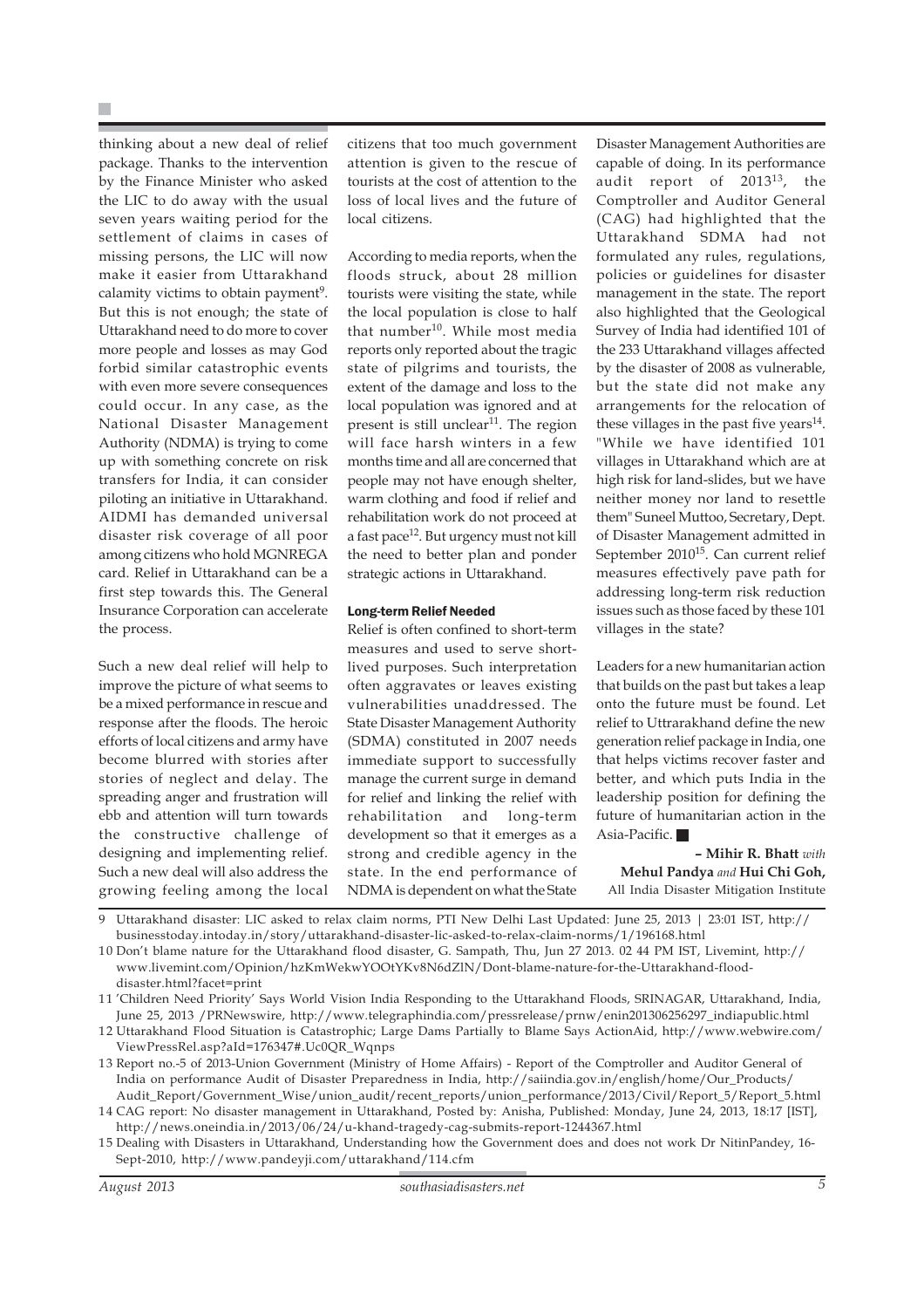# Floods in Uttarakhand: Opportunities to Reduce Risk in Recovery

 $\Gamma$  or resilient recovery, which reduces both existing and future risk, it is important to invest in key risk reduction measures and institutions. These investments are best before a disaster, and the following frameworks and tools exist for investing.

- **1. Recovery and development frameworks must be flexible to allow the space and time** for resilient recovery to take place. Short-term projects will lead to short-term gains. Recovery is not only 20 years of development accelerated to but a few but also needs to incorporate existing risk from all hazards and future risk from a changing climate. Despite the stresses of a postdisaster situation, one should step back and plan a resilient recovery based on local capacity and the pace and needs of the affected population. Because of the stresses of a post-disaster situation, one should invest in exante assessment and recovery frameworks.
- **2. Invest in progress against the Hyogo framework for action** and mainstreaming risk reduction into development for a deeper, faster and more resilient recovery. The HFA provides the framework to develop capacity to reduce the risk from multiple existing hazards and future hazards, including from climate change. Although recovery is only one of the indicators in the HFA's priority five, the capacity required for recovery is inherent in all priorities and crosscutting

issues. The instruments associated with the HFA allow the existence of a multi-hazard recovery framework embedded within the governance and the development of the area. The existence of these capacities, in government, professional organisations, private sector and civil society, provides the linkage between recovery and development. These same capacities are critical in reducing risk to multiple future disasters including from climate change.

- **3. Invest in planning** based on assessments, monitoring, evaluation and learning mechanisms. These provide the foundation for action. Ideally, these investments should be exante, to solidify partnership and strategies and reduce the stresses involved in a post-disaster system. This will allow for a deeper, faster and more resilient recovery. Both ex-ante planning and post disaster needs assessments and monitoring systems need to clearly identify, understand and address underlying risk factors. These include multiple hazards and changes to future risk factors from climate change and urbanisation. The plans should recognise the and use the inherent resilience of people and communities as well as identify, understand and use existing governance capacity and support structures, linking risk reduction and development. Both ex-ante and post disaster assessments and planning tools exist and continue to evolve.
- **4. Invest in understanding and building on the inherent resilience of communities.** To build resilient communities one must understand existing resilience and inherent vulnerabilities, especially gender. Tools exist and continue to evolve to provide communities with a mechanism to voice their opinions, be involved in decision-making and understand their capacities and vulnerabilities in a multi-hazard and climate change context. These tools, and participation in decision making by communities including the most vulnerable and marginalised are critical in ensuring resilient development and reducing risk during recovery and in the face of a changing climate. The challenges of future risk from climate change and future adaption place further urgency on the need for the central protagonist in development and recovery to be involved in decision-making and actions – people, communities and especially women and the marginalised.

Disaster risk reduction is an investment not a cost. Recovery offers the opportunity to invest in addressing the underlying risk factors from multiple hazards and a changing climate on an accelerated basis for resilient development with an emphasis on "build back better."

**– Sanjaya Bhatia,**

Knowledge Management Officer, International Recovery Platform (UNISDR), Japan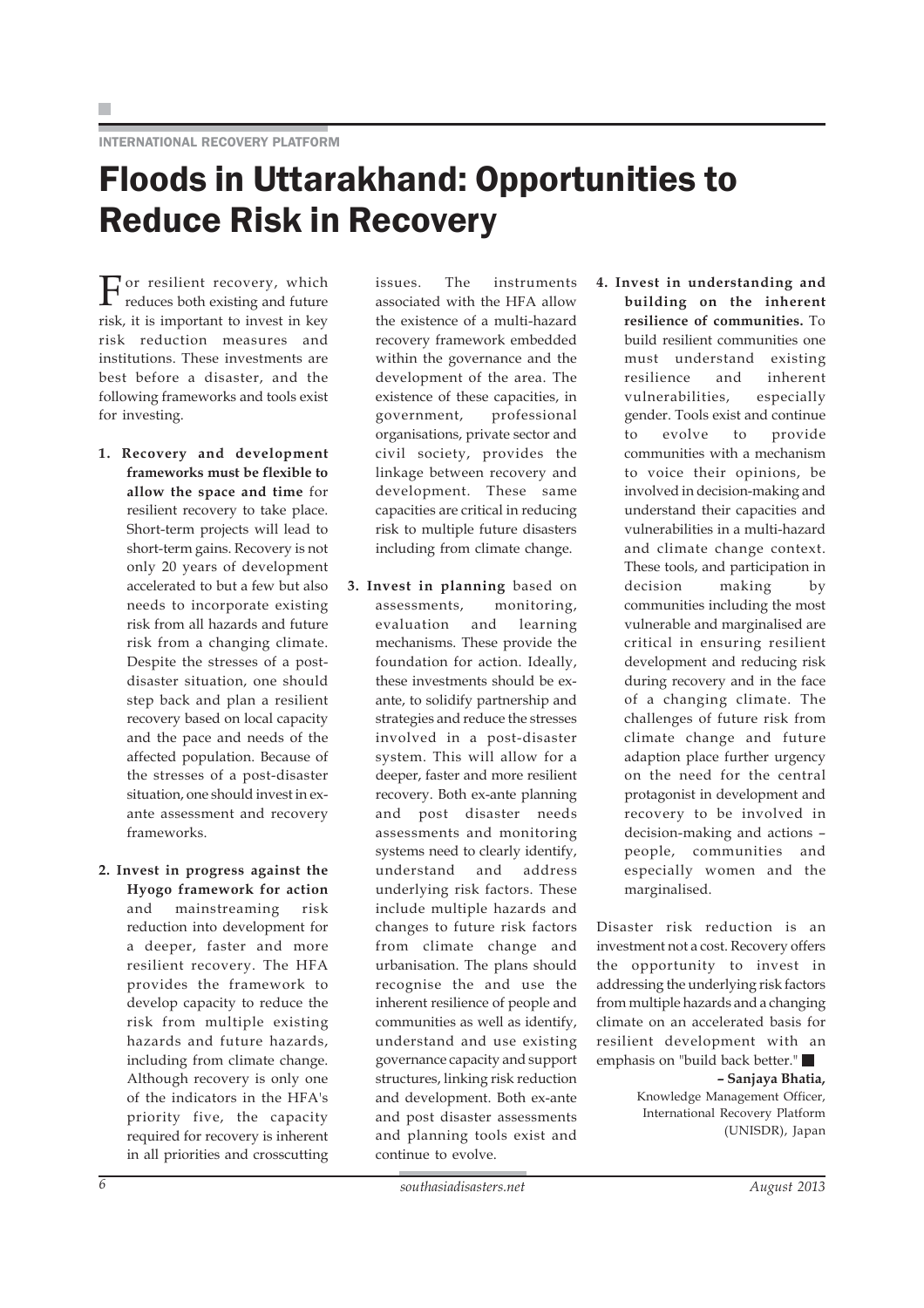# CAPACITY BUILDING Real-time Capacity Building in Uttarakhand

Traditionally, capacity building for disaster response is seen as a 'peace-time' activity, to be undertaken in preparation of disaster events. However, many disasters, like the recent flash floods and landslides in Uttarakhand witness a surge of new responders whose efficiency and effectiveness can be improved through essential technical inputs and humanitarian perspectives. RedR India's experience of real-time capacity building in Uttarakhand is discussed below.

As the State Government and nongovernmental agencies launched their relief work after the flash floods and landslides in Uttarakhand, 26 RedR India members were deployed to support their operations. This included a 2-member team deployed with ACC Cement, 23 members as a part of the rapid needs assessment team with the State Government and UNDMT and a communications specialist to document and report the developing humanitarian scenario from the state.

Based on experiences of deployed members, it emerged that the disruption of connectivity was one of the key challenges in the mountainous terrain, hampering access to information, essential services and relief items. The efforts of local youth, district administration and organisations were notable in overcoming this hurdle, whereby their knowledge of the terrain,  $m$ ountaineering skills<sup>1</sup> and commitment was instrumental in reaching out to cut-off villages. From the assessments, inputs from the field, and operations in which RedR India members were involved along with on-going SITREPs and IAG updates; it was noticeable that there had been a major surge with a host of volunteers, non-traditional actors and local actors involved in responding to the post-disaster situation. It was felt that the motivation of the actors should be complemented with knowhow and technical skills for more effective and efficient results, in addition to an understanding of Humanitarian Standards and the Code of Conduct. A key challenge that was observable was the need to assess the changing needs of the affected population and targeting of population for relief distribution. With the scale of recovery and reconstruction work to be undertaken, provision of essential skills relating to WASH, project management and targeting of vulnerable groups was perceived to be critical.

It was against this background that RedR India launched a series of fieldbased training programmes across the affected districts of Uttarakhand, with support from UNICEF. These need based training courses are 1-day long and aim to develop the capacities

of government officials from relevant departments involved in Relief and Rehabilitation work, frontline workers and aid workers on key concepts and issues involved across various sectors. The programme also aims to sensitize them on key concepts of humanitarian work along with cross-cutting issues like gender considerations, needs of the elderly, children and the disabled and, disaster risk reduction.

139 people have undergone real-time capacity building so far in 3 districts, namely, Chamoli, Rudraprayag and Uttarkashi, on Multi-sector Needs Assessment, Safe Drinking Water and Environmental Sanitation in Emergencies, Hygiene Promotion in Emergencies, Managing People and Projects in Emergencies, Children in Emergencies and Logistics in Emergencies. This has included ASHA and AWW workers, Village Pradhans, Teachers, School Principals, Block Level Officials, NGO workers, volunteers and medical officers, amongst others who are playing an active role in the relief and response

efforts. **– Sheena Arora** Coordinator – Knowledge Management and Learning RedR India

1 For example, the Nehru Institute of Mountaineering has mobilized its local climbers in Uttarkashi to reach out to remote and cut-off villages in a bid to gather information about immediate needs of people.



RedR India member introducing hygiene promotion IEC material to the participants in Guptakashi, Rudraprayag.



Participants carrying out turbidity test during a WaSH training in Augustyamuni, Rudraprayag.

Courtesy: Red R India.

Courtesy: Red R India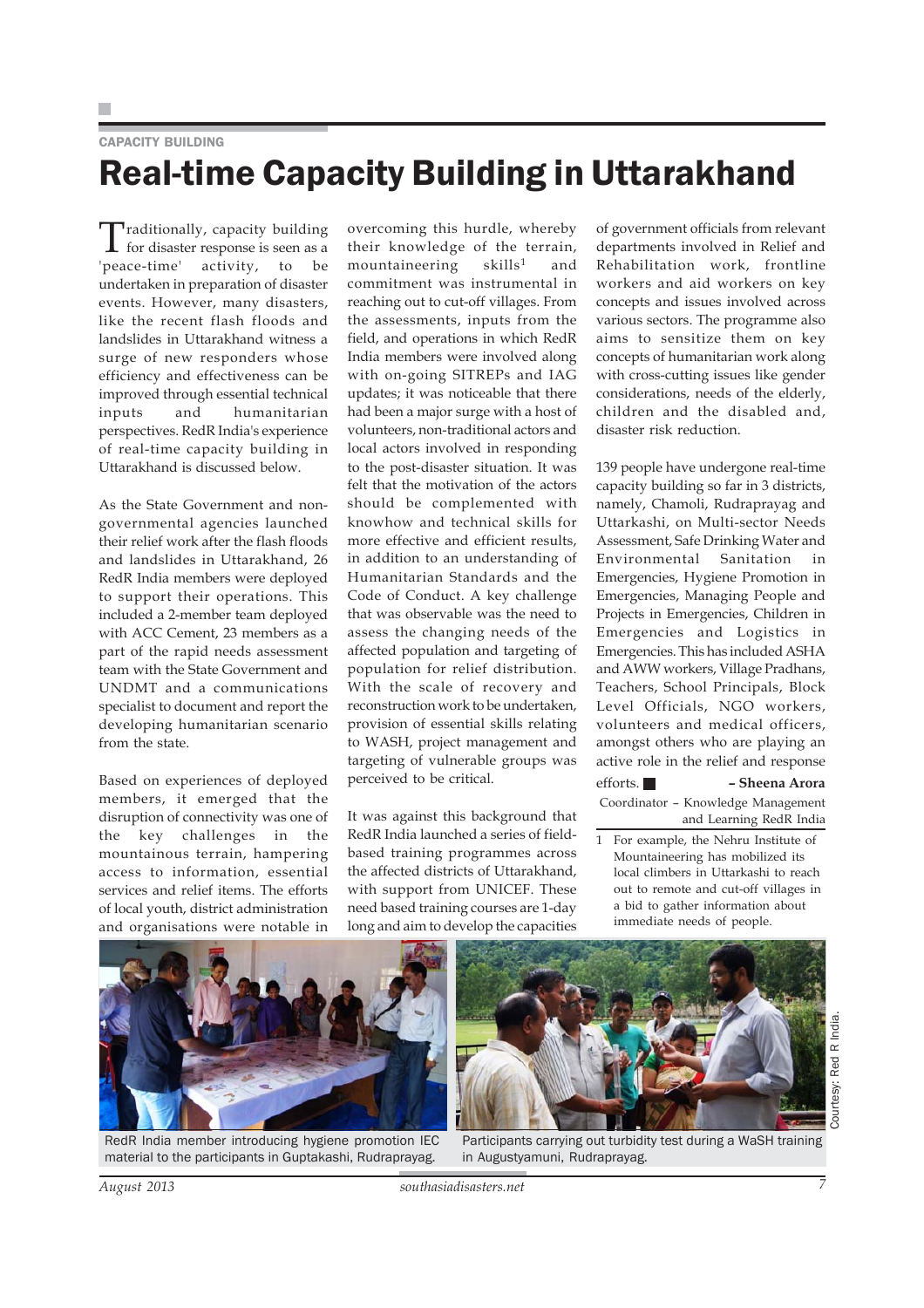### BRIEFING NOTE

# The Uttarakhand Disaster: A wake call to stop the rape of our fragile Himalaya

The Uttarakhand disaster we have witnessed at the beginning of the 2013 monsoon season is a consequence of ignorance and greedignorance of the ecological systems that hold up the fragile Himalaya, and greed to profit from the exploitation of the rich natural and cultural heritage of our region.

Uttarakhand is the source of the sacred Ganga and its tributaries, the lifeline of India. The sources of these rivers were made sacred sites in order to protect the Ganga Himalaya, and hence India. The yatra to the four pilgrimage centres of Gangotri, Yamunotri, Kedarnath and Badrinath–the Char Dham, was meant to both connect us culturally and spiritually to these "Bhutirths" –sacred sites of the Earth– and to connect us ecologically to the sources of life, the sources of our rivers.

Our sacred mountains have sustained local communities and pilgrims for thousands of years because they have been treated with reverence and respect. Today the ecologically fragile Himalaya, and our sacred rivers are being raped.

The disaster which has led to five thousand deaths on current estimates and the disappearance of nearly 100000 people is a wake up call to stop the rape. We need to learn once again to have reverence for our sacred mountains and rivers. We need to be informed by the latest of ecological sciences, not by an obsolete "development" model which is nothing more than a greed and exploitation model which has led to the tragic disaster in Uttarakhand. Contrary to what the politicians are saying, the disaster is clearly manmade, not a natural disaster.

Politicians, decision makers, corporations responsible for causing the disaster through their ignorance and greed, their blindness and shortsightedness, need to take responsibility for the disaster their policies and actions have caused. The "polluter pays principle" needs to be expanded to cover the scale of ecological devastation we are witnessing.

The Chief Minister has said the damage will cost Rs 3000 Crore (Rs 30 billion), and it has undone 3 years of "development". He obviously is only looking at profits from concrete and construction. He cannot see the soil that has been washed away and the 500 years it will take to build one inch of the protective layer of top soil, the skin of the mountains. He cannot see the thousands of years it took for rivers to shape the landscape and the communities to create their settlements in river valleys. He cannot see the millions of years it took the Himalaya to form. He cannot see the sustainable economies and cultures built by local communities over thousands of years of hard work to coexist with the fragile mountains, their home. He cannot see that the destruction of their lives and livelihoods cannot be reversed in 3 years. In many cases the damage is irreversible and immeasurable.

Today, driven by greed and corruption, the government has become blind to nature and people, it has become ignorant of the culture of the sacred, and the ecological fragility of the Himalaya. The sacred sets limits. Ecological fragility sets limits. Today these limits are being violated, as rivers are dammed and diverted for electricity, and the pilgrimage to the Char Dhams is

being turned into crass consumerist mass tourism.

In 1916, Rai Patiram Bahadur in his book "Garhwal, ancient and modern" wrote "We may say that there is no country in the world of the dimension of Garhwal which has so many rivers as a traveller will find in this land. The district has 60 rivers of different size, besides these; there are rivulets, rills, springs and fountains in hundreds, showing that nature has been especially bountiful to this land in the matter of its water supply." (quoted in Semwal, p21)

500 dams are planned in our region on the Ganga system. Swami Gyanswarup Sanand, (Formerly- Dr. G.D. Agrawal) (Ganga Sewa Abhiyanam) has been repeatedly going on fast to save the Ganga. His efforts forced the central government to declare the area from Uttarkashi to Gaumukh an ecologically fragile zone. The present Chief Minister has been blocking it the declaration of this area as an eco sensitive zone in the name of "development". I hope that the disaster of 2013 will make him realize the value of protection of the Ganga Himalaya as an ecologically fragile zones. And it is not just the stretch between Uttarkashi and Gaumukh. We need to protect the entire catchment of the Ganga system as a cultural heritage and ecologically fragile and sensitive ecosystem.

Blasting with dynamite recklessly for the construction of dams and tunnels has triggered thousands of landslides. When the first rain comes, these landslides fill the river bed with rubble. There is no space for the water to flow. We are literally stealing the ecological space from our rivers. And when they have no space to flow, they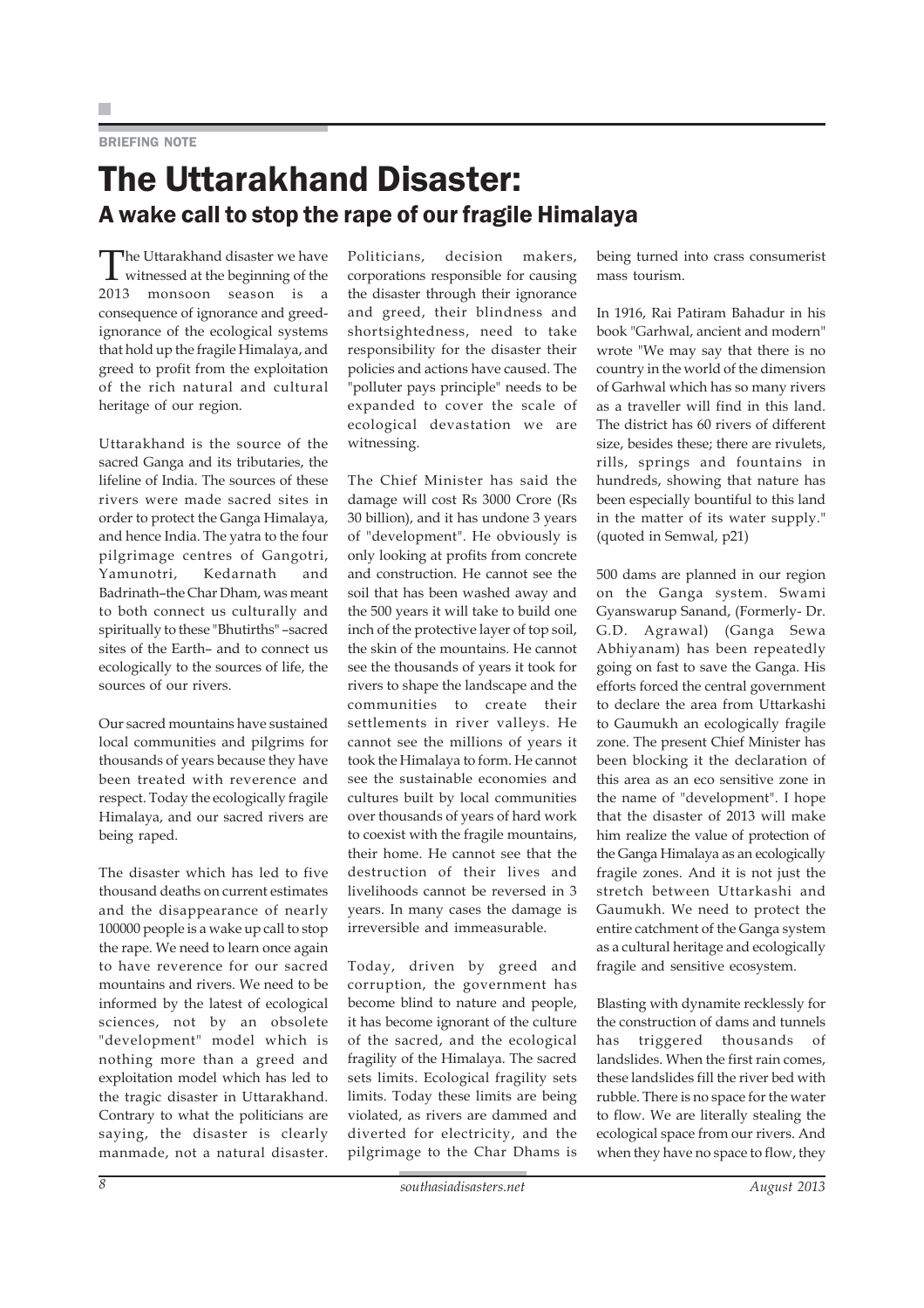will overflow, cut banks and cause flooding.

Local communities, who have been made invisible in the media and government reports of the disaster will never get back the lives of their loved ones that were extinguished, or the fields and homes that were washed away. But those that have caused the damage – the construction companies like JP, GVK, LANCO, L&T etc who are building dams by recklessly blasting the ecologically sensitive Himalaya – will not loose anything. They will bailed out through our tax money, without our consent and approval.

It is time that projects were approved by local communities who bear the brunt of the ecological destruction caused by them, not by corrupt politicians who make money all the way, including from the relief and rehabilitation packages after disasters. It is time to stop and reassess the building of dams and hydel projects in the fragile Himalaya with an internalization of all social and ecological costs.

Added to the short sightedness of "development" in an old paradigm is the denial of the deepening vulnerability of the Himalaya with Climate Change. The Navdanya/ Research Foundation for Science Technology and Ecology on Climate change in the Third Pole had warned that climate extremes, untimely rains, melting glaciers created new challenges for us in the Himalaya. But the Government spun into denial mode in the lead up to the Copenhagen climate conference.

Usually floods come at the end of a heavy monsoon. This year they came with the first rain. The monsoon came early, and the rainfall was much more than normal. This is climate instability. Meantime, the ecological damage caused by maldevelopment has reduced the capacity of the mountain ecosystem to deal with heavy rain. Climate havoc adds to the vulnerability. Kedarnath, the 8th century Shiva shrine is located at the source of the Mandakini river. The damage at Kedarnath was caused by the breaking of the Kedar Dome glacier that led to the bursting of the

glacial Charbarilake. These are climate disasters. Yet just before the Copenhagen Climate Conference, the Government issued a report saying their was no impact on our Glaciers. The Kedarnath tragedy shows haw heavy the cost of this denial is. We need to recognize that our glaciers are threatened, and melting glaciers will lead to disasters. Disaster preparedness is the duty of government. But disaster preparedness needs honest and robust ecological science, and honest and robust participatory democracy.

Mass tourism has led to construction on the fragile banks of the rivers. When rivers flood, more damage is caused.

In my childhood old people did the pilgrimage on foot. Along the main arteries we had roads for one way traffic. Today, there is an attempt to make 4 lane highways in the mountains. Highways means landslides as mountain slopes are dynamited, and the rubble is thrown down the slope. Landslides create slope instability, with more boulders



Indo-Tibetan Border Police (ITBP) personnel, in uniform, help stranded pilgrims on a makeshift bridge cross a stream of gushing floodwater at Govind Ghati, in Chamoli district, in northern Indian state of Uttarakhand, India, Friday, June 21, 2013. (Image: mnpprodpublic.s3.amazonaws.com)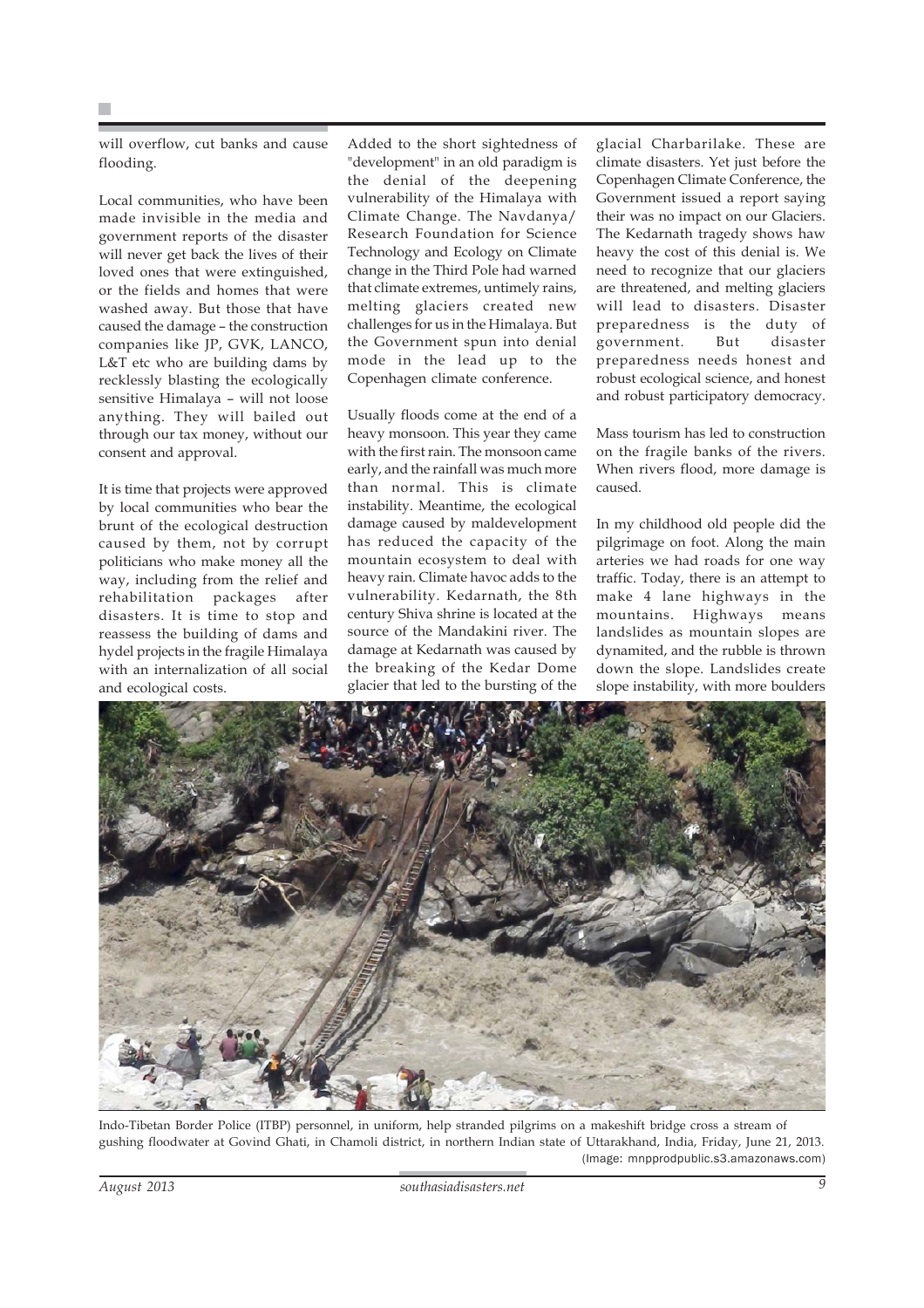and debris causing destruction of forests and fields. Less space is left for water, rivers flood more easily. And instead of reaching faster, pilgrims and local people face road blocks for days on end due to landslides. Pilgrim tourism needs to be "slow" tourism to respect the sacredness and fragility of the Himalaya, like there is Slow Food and Slow Money.

40 years ago I joined the Chipko movement as a volunteer.

The women led Chipko movement started after the 1972 Alaknanda disaster, caused by logging in the Alaknanda valley.

Women connected the deforestation to landslides and flooding. As they pointed out, the primary products of the forest were not timber and revenue, but soil and water. Forests left standing to protect the fragile Himalayan slopes, provide more to the economy than when they are extracted as dead timber.

It took the 1978 Uttarkashi disaster for the Government to recognize that the women were right. When the government had to spend on flood relief was much more than the revenues they were getting through timber extraction.

In 1981, in response to the Chipko movement, logging was banned above 1000 km in the Garhwal Himalaya. Today Government policy recognizes that forestry in the fragile Himalaya has to be Conservation forestry which maximizes the ecological services of the forest in protecting, not extractive forestry.

In 1983, the Supreme court stopped limestone mining in Doon Valley, recognizing that the limestone left in the mountains, contributed more to the economy than the lime toned extracted through mining.

The 2013 disaster should wake us up to the social, ecological and economic

costs of destructive policies that have devastated our fragile and beautiful mountain ecosystems. The Himalaya are the youngest mountain system in the world. They cannot bear the violence of deforestation and dam building. They need gentleness and respect.

Chipko shook our policy makers out of their slumber that allowed them to think of forests as timber mines, and woke them to the ecological functions of the forests in the catchments of our rivers. The current disaster should shake them out of the slumber that allows them to see rivers as 20,000 Mega watt of hydro power, and realize that when respected our rivers are rivers of life, and when violated, they can become rivers of death.

### Appendix: Dams on the Ganga System

Among 37 hydroelectric projects on the Alaknanda power project on river Alaknanda in Srinagar being constructed by GVK, a South Indian Corporation other dams proposed on the Alaknanda - Mandakini rivers are: 1. Alaknanda (Badrinath) (300 MW) 2. Bagoli (72 MW) 3. Bowla Nandprayag (132 MW) 4. Chuni Senu (24 MW) 5. Deodi (60 MW) 6. Devsari (255 MW) 7. Gauribund (18.6 MW) 8. Gohana Tal (60 MW) 9. JelamTameh (60 MW) 10. Kalnaprayag (160 MW) 11. Lakshmanganga (4.4 MW) 12. Lata Tapovan (310 MW) 13. Maleri Jalam (55 MW) 14. Nand Prayag Langasn(141 MW) 15. Padli dam (27 MW) 16. PhataBying (108 MW) 17. Rambara (24 MW) 18. Rishiganga I (70 MW) 19. Rishiganga II (35 MW) 20. Simgoli Bhatwari (99 MW) 21. TamakLata (280 MW) 22. Urgam II (3.8 MW) 23. Utyasu Dam (860 MW) 24. Vishnugad Pipalkata (444 MW) *(Ref. Hydro electric projects on Alaknanda River Basin by South Asia Network on Dams, Rivers and People www.sandrp.in)*

The 99 MW power project at Singoli - Bhatwari near Augustmuni, being constructed by Larson & Toubro, which will affect 60 villages is one of the 12 Hydro electric projects all coming up on the Mandakini. My colleague and local coordinator of Navdanya Chandrashekhar Bhatt has been part of the movement resisting the 13 project. In 2008, our teacher and friend, Dr. G D. Aggarwal, a former Professor of I.I.T. Kanpur where I attended summer schools as a Physics student, undertook a fast into death at the age of 76 to stop the string of dams built on the Bkaguella including the 600 MW Loharinagpala being built by Natural Thermal Power Corporation.

The Ganga would be put into a 17 Km tunnel to generate electricity. Other dams on the Bhagirathi include the 480 MW Pala Maneri, 381 MW Bharan Ghati. *(Ref. http://www.asiantribune.com)*

Projects under construction on the Bhagirathi include:

| 1. Loharinag Pele  | (600 MW) |
|--------------------|----------|
| 2. Kateshwar       | (400 MW) |
| 3. Kotli Bhel IA   | (195 MW) |
| 4. Kotli Bhel IB   | (320 MW) |
| 5. Kotli Bhel II   | (530 MW) |
| 6. Maneu Bheli II  | (304 MW) |
| 7. – Pala Maneri I | (480 MW) |
|                    |          |

Projects planned on Bhagirathi and Bhulangana:

| 1. | Bhaironghati I     | (380 MW)  |
|----|--------------------|-----------|
|    | 2. Bhaironghati II | (65 MW)   |
| 3. | Bhilangana I       | (22.5 MW) |
|    | 4. Bhilangana II   | (11 MW)   |
| 5. | Gangotri           | (55 MW)   |
|    | 6. Harsil          | (210 MW)  |
|    | 7. Jadhganga       | (50 MW)   |
|    | 8. Karmoli         | (140 MW)  |
|    | 9. Tehri PSS       | (1000 MW) |
|    |                    |           |

Projects that are under operation are: Maneri Bhali I (90 MW) Tehri (1000 MW) *(Ref. "The Disappearing Ganga: Is there any hope for this River'' in Dams, Rivers, People SANDRP, August 2008.)*  **– Dr. Vandana Shiva**

Navdanya/Research Foundation for Science Technology and Ecology *(written on June 24, 2013)*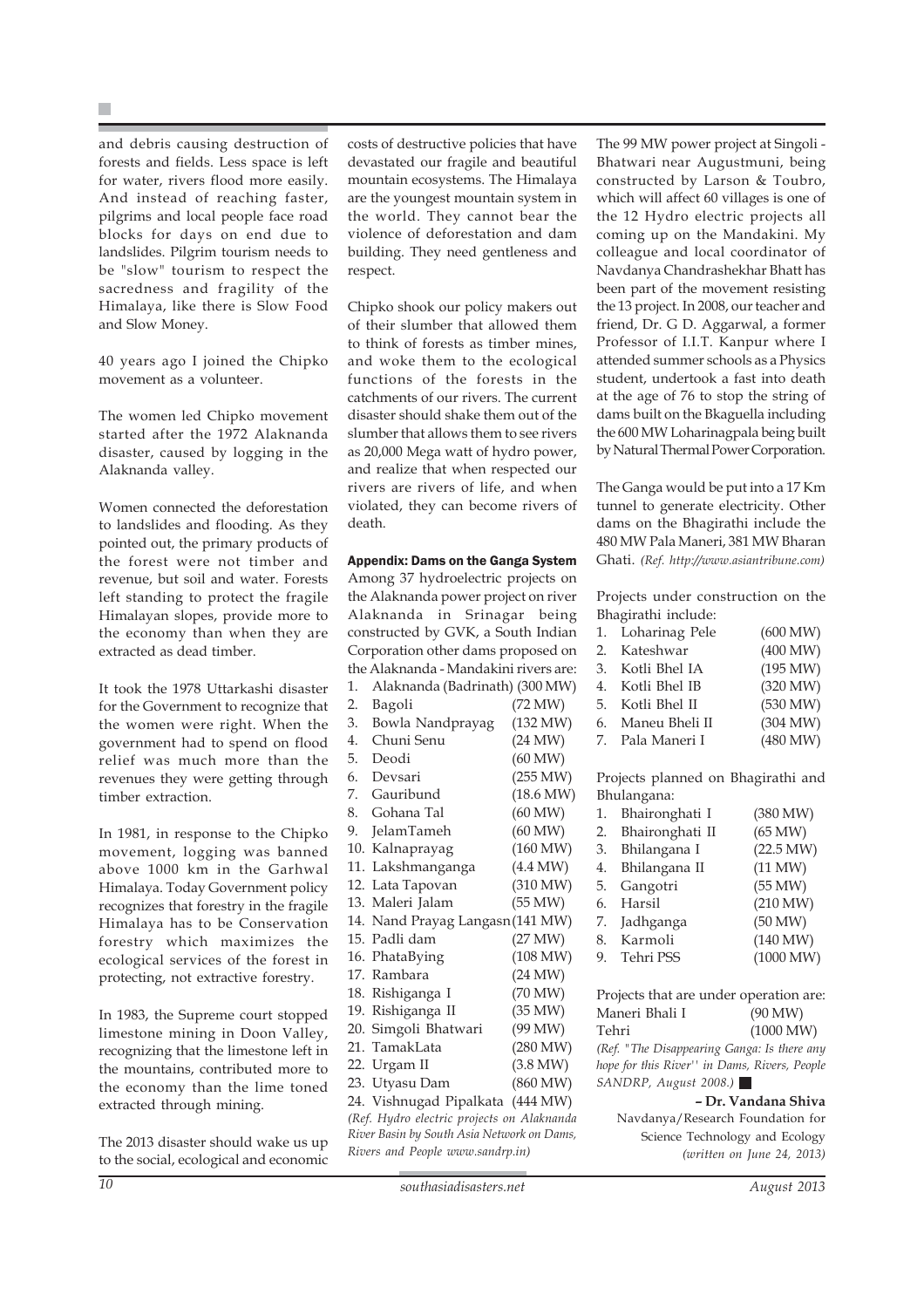### ENTERPRISE DEVELOPMENT

# Enterprise Development: And Safer Way in Uttarakhand?

More and more attention is being given to enterprise development in conflict and crisis areas worldwide. But is this development protected from disaster risks? And this is not always clear. The floods in Uttarakhand have destroyed large number of small and local enterprise—those related to tourism we hear in our media reports but those not related to tourism we do not. What will work in reviving these small and medium economic enterprise of the region? There are three areas available for action.

- a) It is found that cash transfer is one way to reach out to enterprise with cash incentives to take both, mitigation and preparedness measures. The need for cash can often be estimated with self assessment tools that are now available with organizations such as CDKN.
- b) The enterprise in food industry or food trade are more vulnerable to disaster risks but are also more likely to bounce



Image: www.asianlite.commage:

back and restore food security in the local area. They not only offer food and food items but also revive and open up local food markets. Experience of Save the Children in Odisha in 2010 floods is encouraging.

c) Role of Red Cross has been a key to responding to disasters in the past and in its response to Uttarakhand flood damage response Red Cross has made effort to play an active role. This role is system wide and bottom up linking government and NGO at local level. Red Cross support to local enterprise development will be so timely and effective in Uttarakhand.

The above three action areas are a starting point. What is needed is finding ways for safer enterprise development in Uttarakhand.

### **– Khyati Halani**

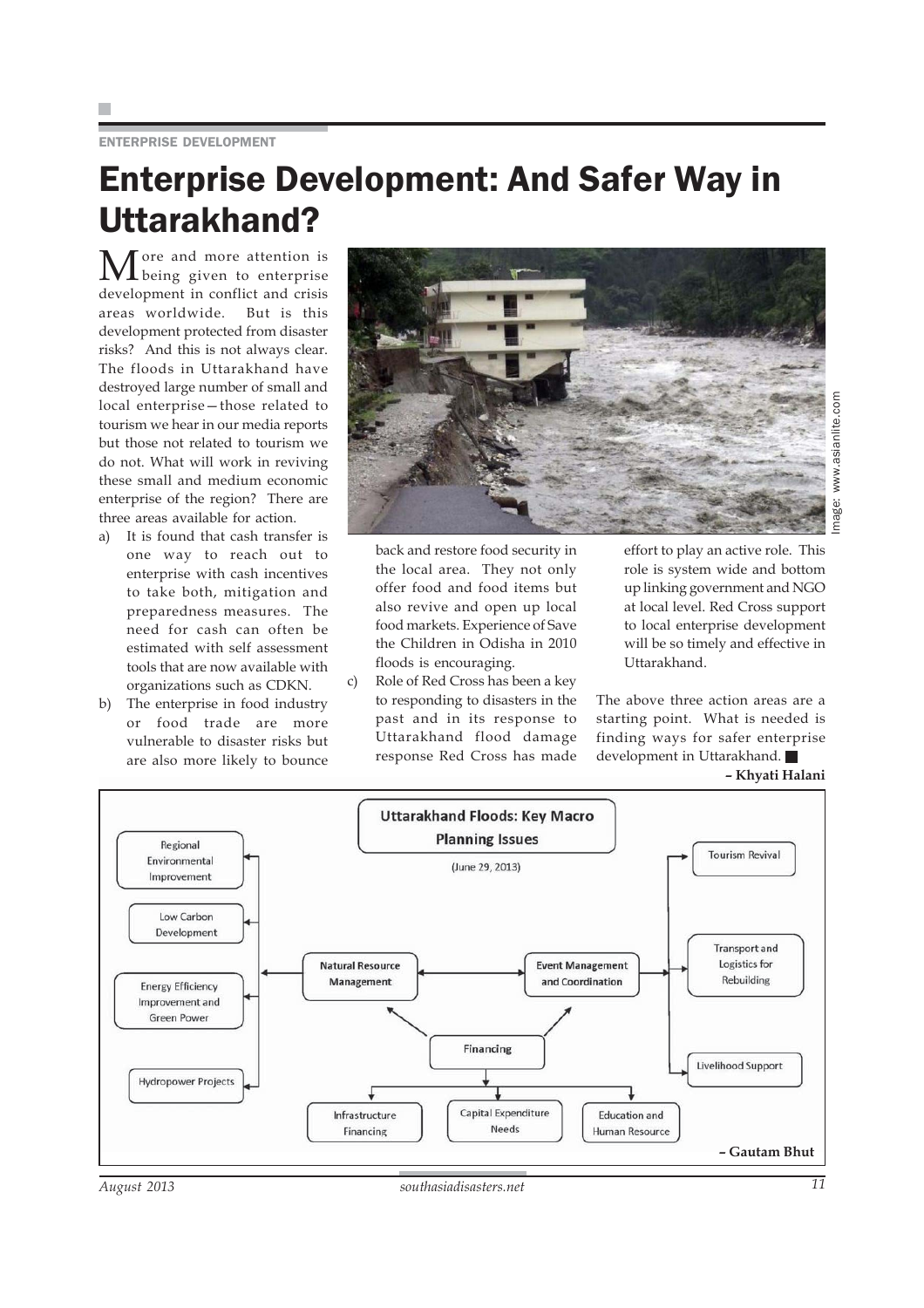H.

### EMERGENCY WARNING

# Early Warning and Alert Systems

During major incidents such as acts of terror, natural or manmade catastrophes, the population is exposed and vulnerable. In such situations, warning the citizens and alerting the first responders is of utmost importance to reduce the risk of people from being harmed, injured or killed. Through prompt, targeted and informative warnings – before, during and after emergency situations – people can take precautions and protect themselves and their loved ones.

"Warning and information are just as important as food and water before, during and after the occurrence of an emergency situation." (Red Cross, World Disaster Report).

A system designed for this purpose MUST WORK during emergency situations when human lives may be at risk. It should be able to try to alert the population through multiple communication channels (mobile phones, TV, radio etc). The communication that needs to be sent out to all people in a selected area, should not get stuck in the congestion of communication channels.

### Requirements:

- Alert all people in a certain area about situations, where they are in danger.
- Respond to requests for help from the people in a selected area, in times of crisis.
- Improve response time for emergency handling.
- Better co-ordination amongst first responder groups.
- Provide efficient tools to the emergency management personnel.

### UMS Solution Overview

The UMS solution consists of four broad components. One can pick and choose from these as per requirements of the specific scenario.

- **Population Alert System (PAS) -** Alert all people in a certain geographical area with customized messages.
- **Location Based Alert System (LBAS) -** Alert mobile subscribers in an area by prioritizing them over other telecom network traffic.
- **Group Alert System (GAS) -** Alert a pre-defined group of people (e.g. list of first responders) on their mobile or fixed phones thru voice/sms messages and other channels.
- **Traveler Alert System (TAS) -** Alert all travellers in one or several locations with customized alerts on their mobile devices.
- **Population Alert and Risk Management (PARM) -** Predefine risk scenarios for

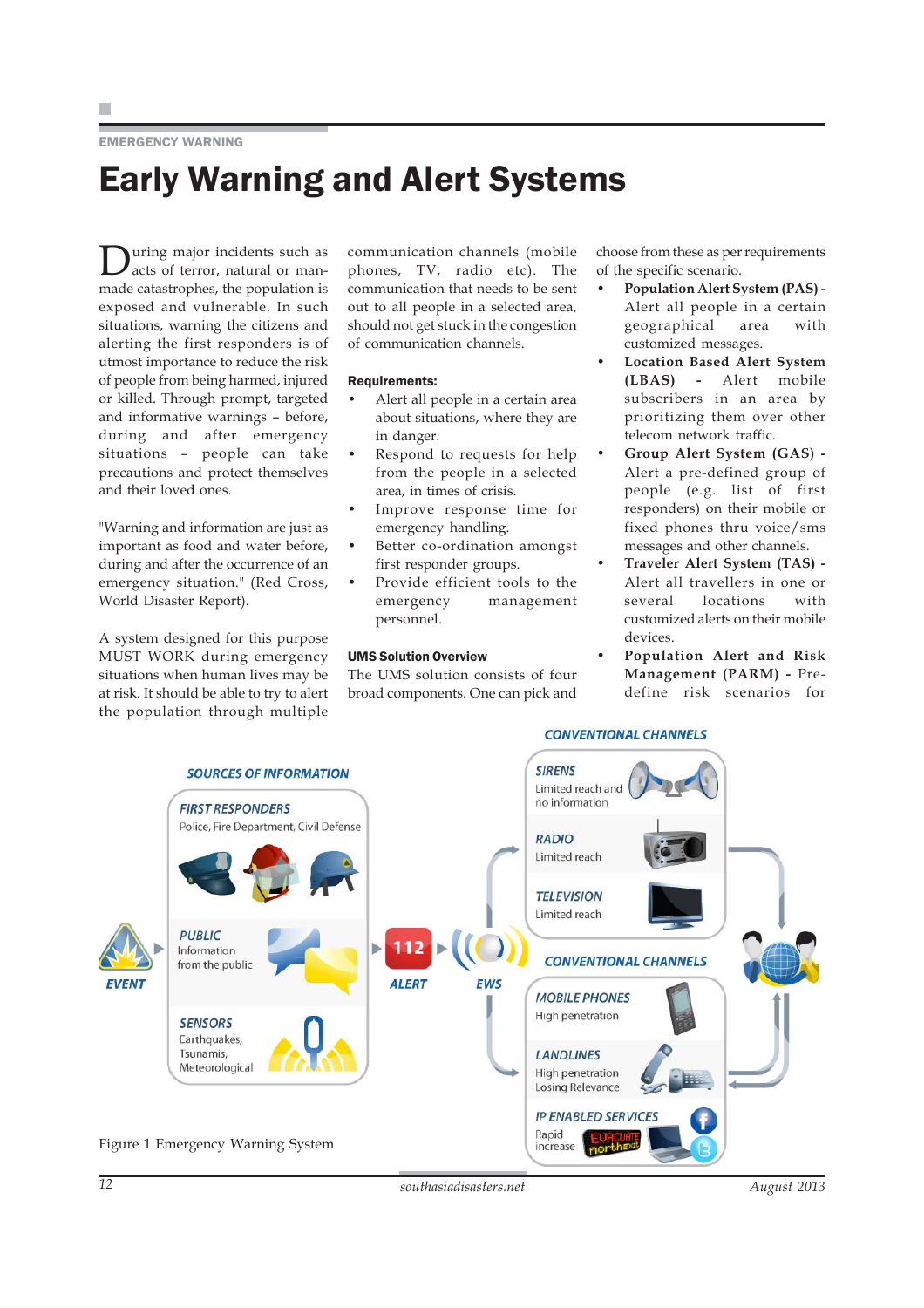triggering even faster emergency responses.

**PAS (Population Alert System)** of UMS, is a centralized & comprehensive emergency alert system with a GIS based user interface. This enables the emergency authorities to simply select or draw the area to be alerted on a digital map. The system will immediately identify all cell phones - including those of visitors -present within the affected area in real time and alert them thru SMS. This is made possible through some unique technologies developed by UMS AS.

PAS provides detailed logistic information as well to the user, such as number of people within the affected area. It can identify various nationalities and configures the emergency messages accordingly. The system can also monitor and locate those citizens who respond to the alert message and request help. It gives an immediate overview of affected population across multiple telecom operators, even before sending messages. This feature gives the authorities a real-time and actionable summary of the situation.

**LBAS (Location Based Alert System):** In an emergency, LBAS is the only proven technology that ensures alert messages reach their intended mobile subscribers in an area by prioritizing them over any other communication traffic of the telecom provider. It has capabilities to even halt non-essential traffic, in/out of the affected area, thus preventing wireless network congestion.

**GAS (Group Alert System):** Web based system for alerting preidentified individuals by simply iterating through a group database irrespective of their geographical location - through different channels. Eg. a group of flood relief responders.

**TAS (Traveller Alert System)** is a system for localizing and communicating thru voice/SMS with national citizens traveling abroad, based on the same reliable, flexible and scalable platform as PAS and LBAS.

**PARM (Population Alert and Risk Management):** Through risk assessment, risk objects and scenarios are identified. This makes planning for different kind of incidents and hazards possible.

### ABOUT UMS

UMS was founded in 1997 and is a pioneer and leader in the development of advanced critical messaging systems. UMS is a member of the UNISDR (United Nations - International Strategy for Disaster Reduction) partnership program. UMS has several patents and patent applications for some innovative technologies to locate & alert people and also to handle congestion in telecom networks.

UMS is today the leading company of automated emergency warning and notification services in the Scandinavian countries. UMS has offices in Norway, Sweden, Denmark and India. It also has operations in other countries in Europe, Asia and Latin America. UMS has more real life implementations that any other organization worldwide.

**– Saket Jha**, Director, Special projects, Unified Messaging Systems and Services Pvt Ltd., Bangalore

### EVENT

### Global South-South Development Expo 2013

For the first time since it's inception, this year's annual Global South-South Development Expo will be held in the South.

The Expo will bring together highlevel policymakers, solution providers, solution seekers and solution supporters at UNEP's Headquarters in Nairobi, Kenya, from 28 October– 1 November. It will showcase and exchange scalable, replicable and innovative South-South development solutions that have significant development impact on-the-ground.

Under the overarching theme, Building Inclusive Green Economies:

South-South Cooperation for Sustainable Development and Poverty Eradication, the GSSD Expo 2013 will be an occasion to demonstrate the global collective response to relevant provisions of the Rio+20 Outcome and its capacity to facilitate South-South Cooperation and an exchange of experiences on green economies.

The five-day event includes a Leadership Round Table which will be an interactive dialogue on critical themes of development and a series of "Solution Exchange Forums" covering building inclusive green economies, clean technology and

green industry, agriculture and food security, sustainable development and decent work, ICT, environment, women and health, sustainable development and poverty eradication.

Throughout the Expo, a paviliion will host an exhibition space for a marketplace of solutions that will bring together the providers, seekers and supporters.

For more information about the Global South-South Development Expo: http://ssc.undp.org/content/ ssc/services/expo/2013.html (Source: http://www.unep.org/southsouth-cooperation/GSSD/)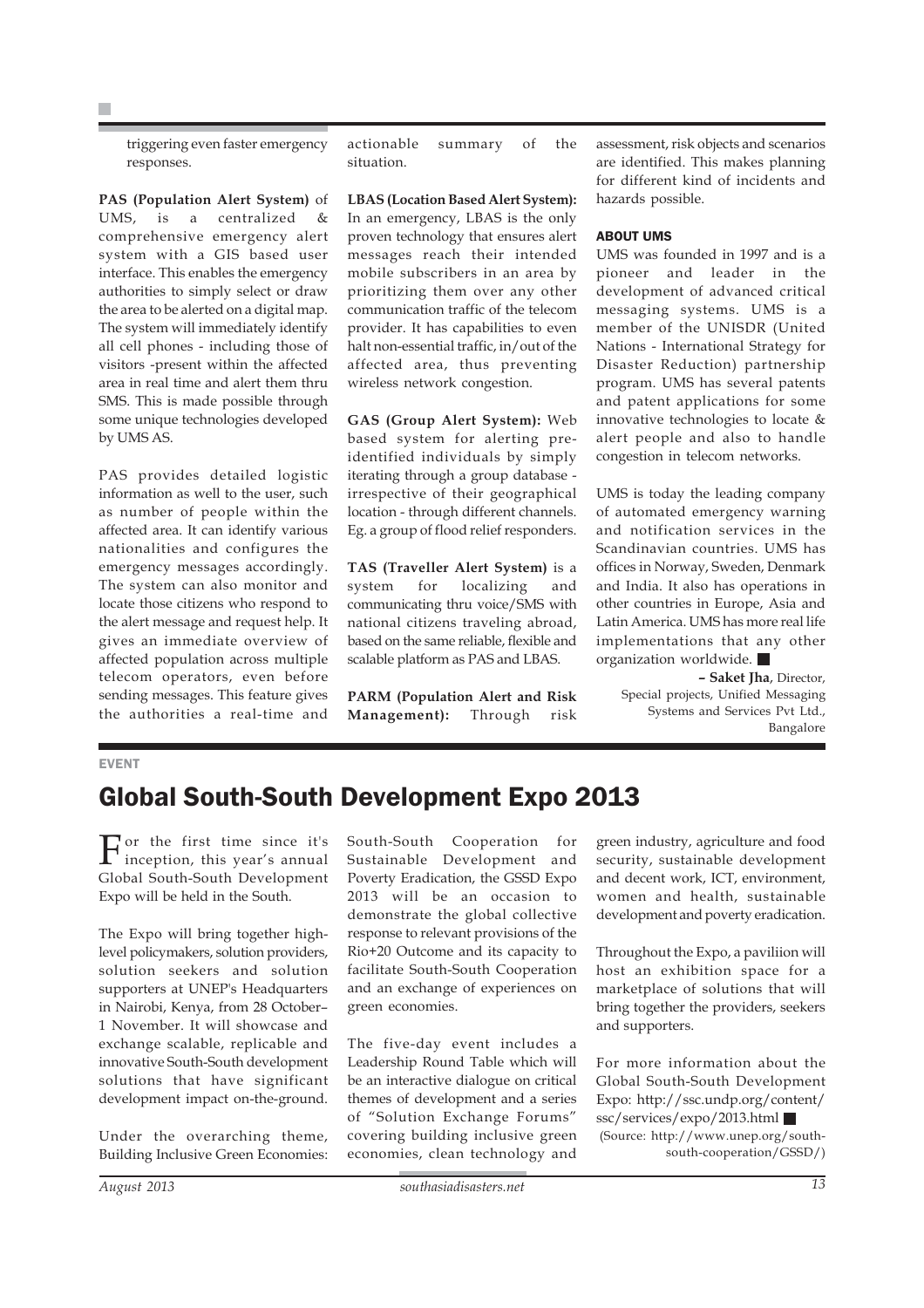INFORMATION SHARING

# NSET Completes 20 Years of Action

*We need to scale up and institutionalize our programs and approaches. We have to collectively decide about the simplification of technology and scientific approaches and this requires the academia and the implementers to work together. We have to have a conducive policy that is comprehensive and there should be a common vision of the government and all the stakeholders. Hence, promoting Partnership among stakeholders, getting everybody engaged, with a focus on the private sector businesses who have so far been somehow left out – should be the strategy,* stressed Mr. Amod Mani Dixit, Executive Director, NSET.

National Society for Earthquake Technology – Nepal (NSET) has completed 20 Years of Action towards enhancing the seismic safety of Nepal and the region. NSET celebrated its anniversary as 'A day to reaffirm the Commitments to Earthquake Safety' at its premises on Tuesday, June 18, 2013 amidst the gracious presence of distinguished personalities from various walks of life in Nepal and at large the representatives from various NSET partners: Government Agencies, NGOs, INGOs, Community Representatives, Academia, Professional Societies, Private Sectors Institutions, Media as well as NSET family members.

NSET was founded by a meeting of professionals on June 18, 1993 with the vision to make "Earthquake Safe Communities in Nepal by 2020". NSET is a multi-disciplinary professional society registered with the Government of Nepal as a Non-Government Organization in 1994. Membership of the Society comprises professional engineers, architects, scientists and others seriously interested in earthquake phenomena



NSET Group singing national anthem.

or in the reduction of the effects of earthquakes.

This year's celebration was started with the national anthem recited by NSET Cultural Group.

Mr. Shree Ram Singh Basnet, Chief Editor of National News Agency of Nepal and Executive Committee Member of NSET welcomed all the guests and highlighted that the gathering was mainly to review the past and get guidance for future endeavors. He further mentioned that NSET has been able to achieve much in terms of initiating and institutionalizing earthquake risk management efforts but the need is huge, those efforts need to be strengthened and for that collective and collaborative efforts are the very much desired.

Mr. Amod Mani Dixit, Executive Director of NSET in his statement highlighted the progress and ongoing activities of NSET. He further urged that without the participation of all

the stakeholders, including private sector, the overall disaster risk reduction process is not possible.

On the occasion "Safer Society", the Annual Report of NSET 2013 was revealed by Mr. Shiva Bahadur Pradhanang, President of NSET.

Further on the occasion, NSET honored the country's renowned Senior Musician Mr. Ambar Gurung for his precious contribution in composing music to the lyrics on Earthquake Resilience written by National Poet Mr. Madhav Prasad Ghimire upon request from NSET.

Mr. Amod Dixit, Executive Director of NSET felicitated him and handed over the 'Plaque of Appreciation'. The earthquake song recorded by his troupe has been instrumental in raising awareness on earthquake risk and need for preparedness in the schools as well as communities at large.

Later as an honor to the respected composer, NSET cultural group sang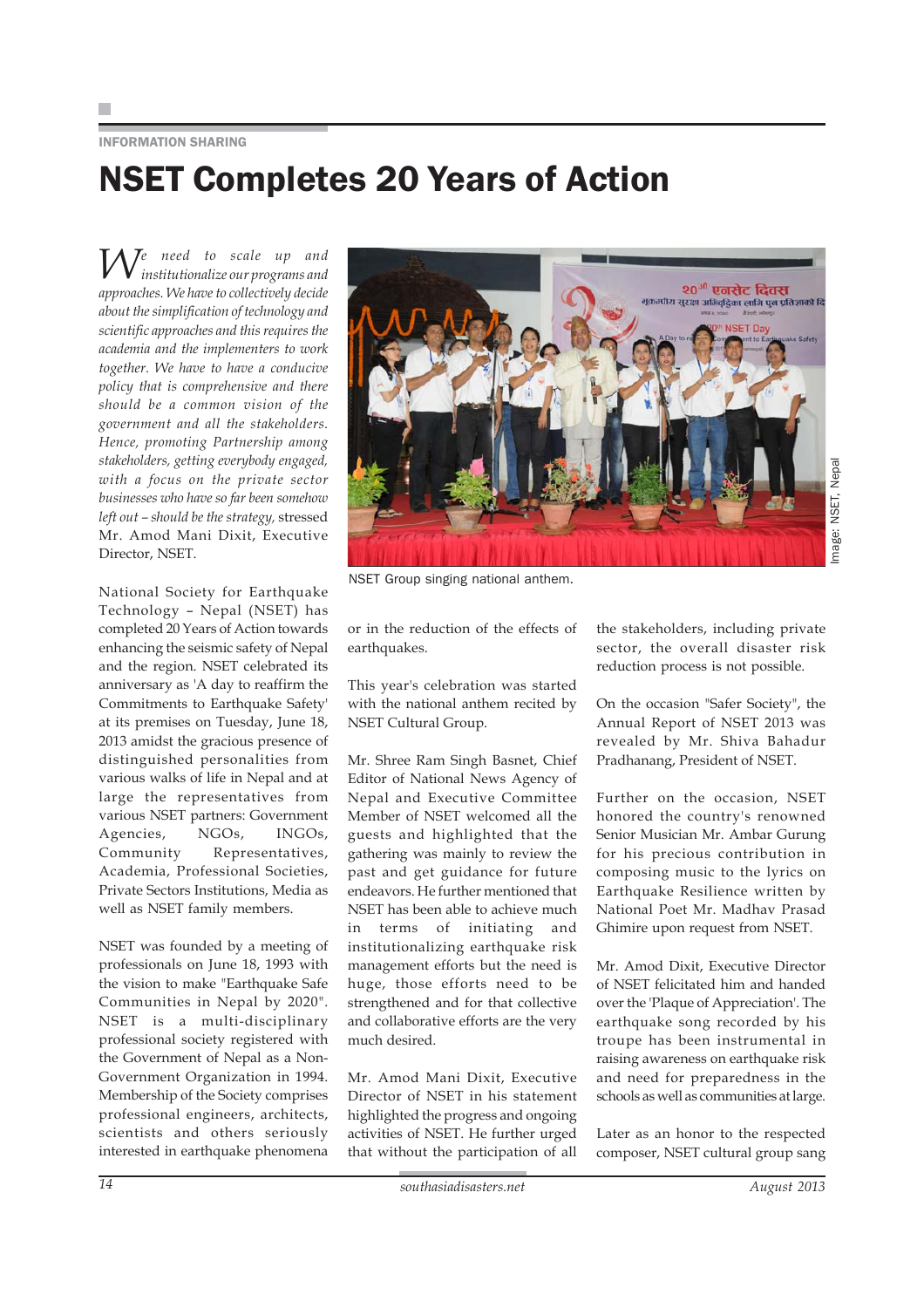the song in front of the guests gathered in the NSET Day Celebrations. NSET troupe also performed an earthquake preparedness dance act as the theme performance.

Among from the distinguished guests, Mr. Tulsi Diwas, Senior Poet Laureate; Mr. Umesh Dhakal, Executive Director of Nepal Red-Cross Society and Mr. Madhu Sudan

Acharya, First Vice President of NATTA gave their remarks appreciating the collaborative works done by NSET and their respective organizations towards earthquake risk reduction.

As a concluding remark of the formal program, Mr. Shiva B Pradhanang, President of NSET extended gratitude to all the national and international partners for their continuous support in the quest to make communities safer. The program was concluded with an appeal to everybody for their guidance and support towards NSET's quest to serve the nation.

The formal program was facilitated by Mr. Surya Narayan Shrestha, Deputy Executive Director of NSET.

**– Khadga Sen Oli,** Advocacy and Outreach Manager, National Society for Earthquake Technology (NSET), Nepal

### MAN-MADE DISASTER

### Man-made Reasons for Uttarakhand Floods: An Epic Tragedy in the Land of the Gods

The Indian state of Uttarakhand, referred to as the Land of Gods has witnessed a great human tragedy. Struck hard by heavy torrential rains brought in the wake of the monsoons, the state of Uttarakhand has experienced massive flooding and concomitant landslides. These have caused death and destruction on an unprecedented scale. While the rescue work is still ongoing, media reports confirm that there have been 60 causalities and estimate that 60,000 people are still stranded.



The ostensible cause of this catastrophe may be attributed to nature but several experts and academicians from the fields of environmental sciences and disaster management hold man-made factors equally culpable. It has come to be recognized that the scale of devastation has been escalated by the indiscriminate construction of roads to accommodate ever increasing demands of religious tourism and the unabated expansion of hydro-power projects.

The local people too, claim that the increased frequency of landslides in the state can be attributed to the sharp rise of roads being constructed and the intensity of traffic on these newly constructed roads. Data with the Uttarakhand State Transport Department confirms this. In 2005-06 there were 4000 vehicles registered in the state. This figure increased by more than 1000 percent when in 2012- 13 the number of registered vehicles went up to 40,000.

This catastrophe has some very important lessons to offer to the authorities. Experts aver that the Himalayas are a young mountain range and they can only remain stable (read not exposed to the risk of landslides) if they are not tampered with indiscriminate construction of roads. There is thus, an urgent need to evolve a better method of road construction that does not imperil the safety of the people in the hill state. It is only through the adoption of these measures that such disasters can be prevented in future.

#### **– Kshitij Gupta**

*(Source: Man-made reasons for Uttarkhand disaster http://www.downtoearth.org.in/ content/man-made-reasons-uttarakhanddisaster)*